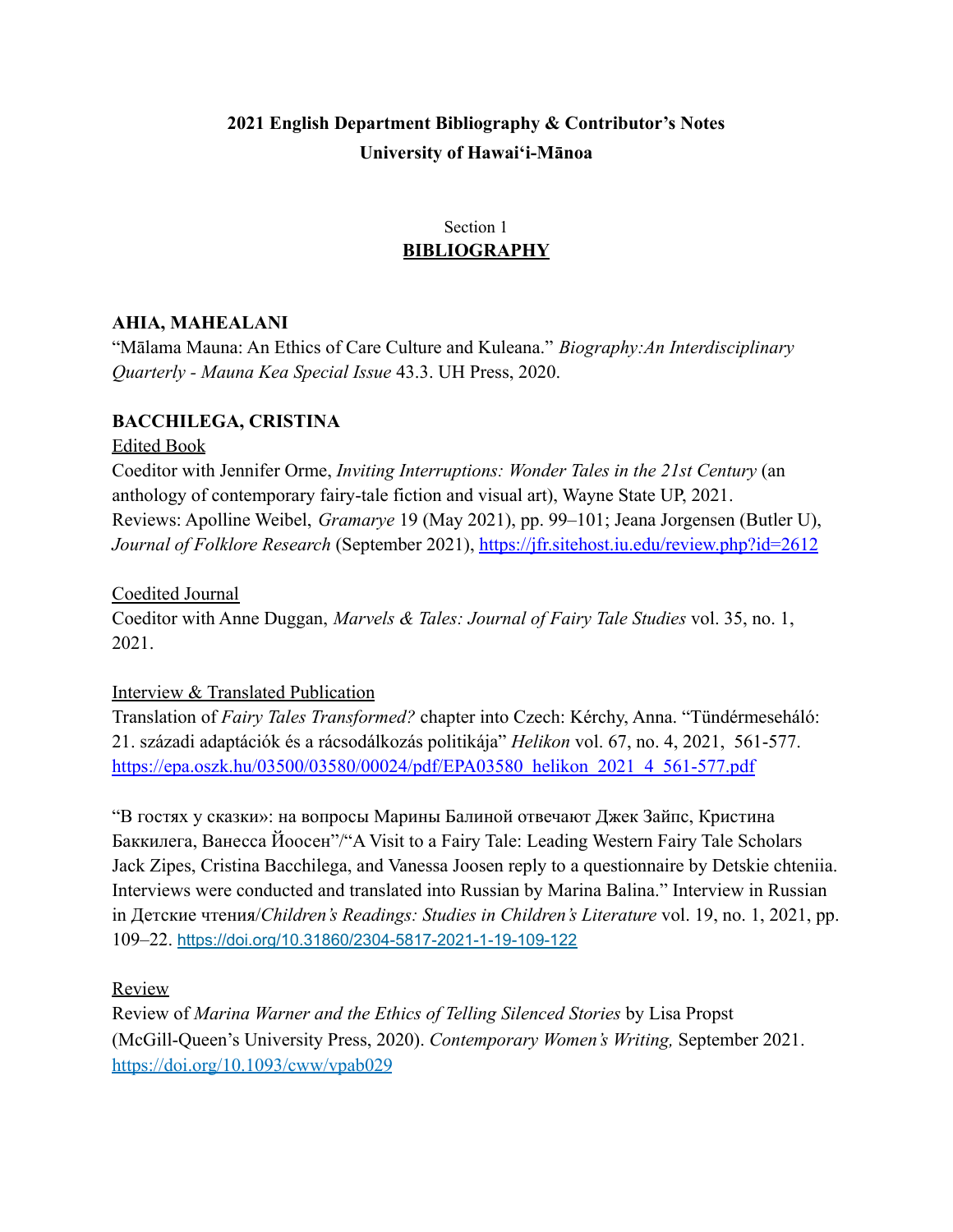### **CARON, JIM**

#### Book

*Satire as the Comic Public Sphere: Postmodern "Truthiness" and Civic Engagemen*t. University Park, PA: Penn State UP, 2021.

#### Journal Articles

"An Eighteenth-Century Pivot: Theorizing Amiable Laughter and Comic Belles Lettres." *Israeli Journal for Humor Research* 10, no. 2 (2021): 7-27.

"Gendered Comic Traditions: How Fanny Fern's Satire Performs Nineteenth-Century Colonial Continuity and Enables Twenty-First Century Neocolonial Hybridity." *Studies in American Humor* ser. 4, 7, no. 2 (2021): 277-303.

"Satire and the Public Sphere: Comic Insult versus Snark Insult." *Academia Letters*, Article 132 (2021): 1-4.

#### Essay Collections

"Satire and the Public Sphere: Ethics and Poetics, Reverse Discourses, Satiractivism." *Palgrave Handbook of Positive Peace*. Eds. Katerina Standish, et al. Online, June 8, 2021: https://doi.org/10.1007/978-981-15-3877-3\_14-1.

### Reviews

*The Sanity of Satire: Surviving Politics One Joke at a Tim*e, by Abraham Singer and Al Gini. *Israeli Journal of Humor Research* 10, no. 2 (2021): 90-95.

*Humor, Psyche, and Society: A Socio-Semiotic Analysis*, by Arthur Asa Berger. *Studies in American Humor* ser. 4, 7.1 (2021): 217-21.

### **Other**

"A Querulous Query: What to Make of Something Called the Autobiography of Mark Twain." *Mark Twain Annual* 19 (2021): 1-4.

"Reply to Holger Kersten: Second Thoughts on Hyperbole about Satire's Efficacy." *Humor: International Journal of Humor Research* 33.4 (2021): 135-39. DOI: https://doi.org/10.1515/humor-2020-0119.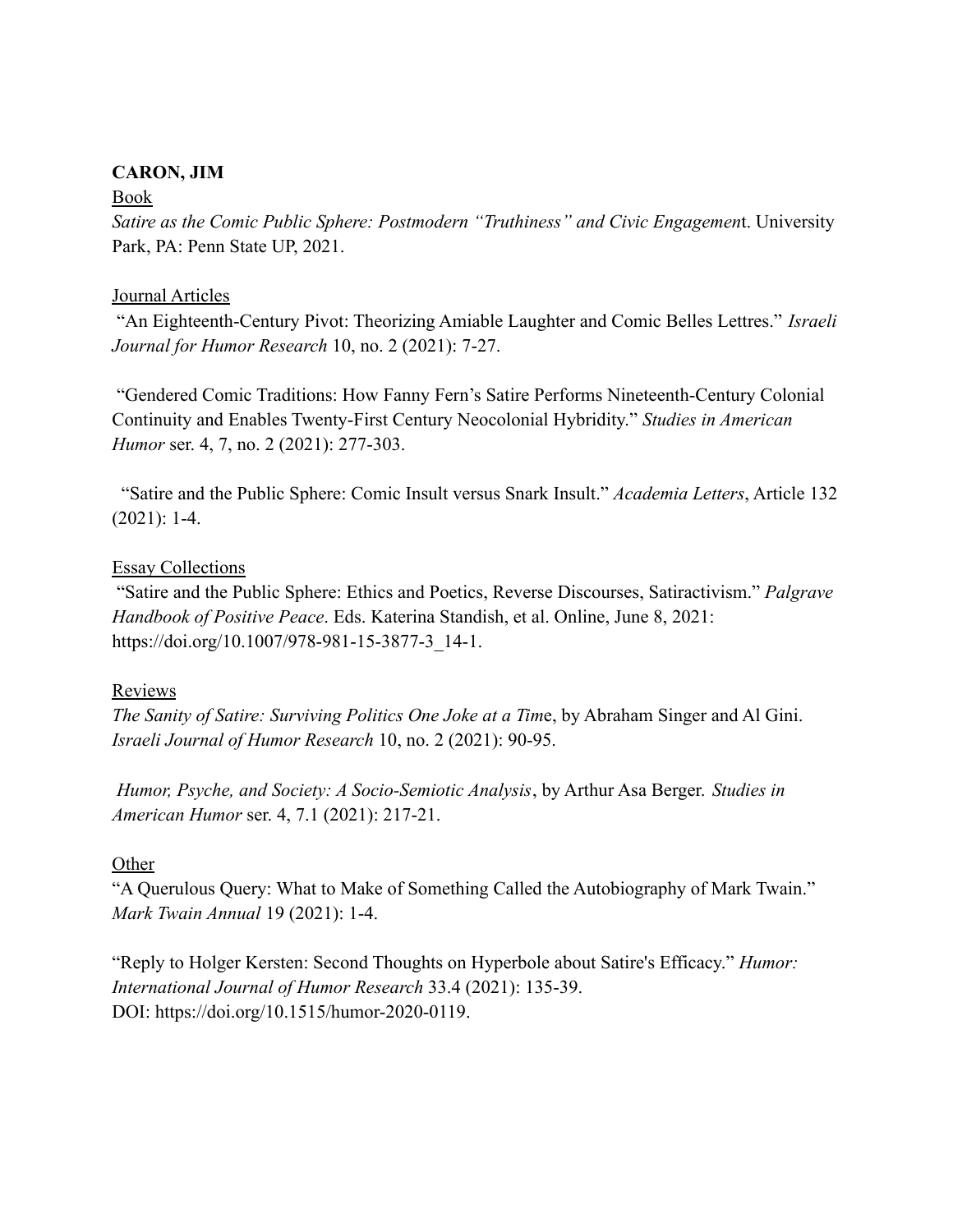# **CARREIRA CHING, DONALD**

## Short Stories

"Kāneʻohe Town". Welter at the University of Baltimore. December 2021. \*microfiction contest, honorable mention\*

"Concerning Hobbits, and Other Matters". *One Anthology to Rule them All*, Daily Drunk Mag. 11 November 2021.

"The Troll Experiment". *Coffin Bell Journal*. October 2021.

"He paddled out under pale sky" Paragraph Planet. 26 June 2021.

"Search the Waters". NonBinary Review. 1 March 2021.

Co-edited journal/book

*Kīpuka: Finding Refuge in Times of Change*. Bamboo Ridge Press, Fall 2021.

# **FRANKLIN, CYNTHIA**

Essay

"Boycott," Keywords for American Cultural Studies (3<sup>rd</sup> edition), eds. Bruce Burgett and Glenn Hendler. New York University Press, 2021.

# **FUJIKANE, CANDACE**

Book

*Mapping Abundance for a Planetary Future: Kanaka Maoli and Critical Settler Cartographies in Hawaiʻi*. Duke University Press, 2021.

# **GARLAND, KARYL**

Editor

Shaowei Lieu*. Honu 5690*. Honolulu: Bess Press, 2021.

Fong, Wesley. *Memoirs of a Chinese American Officer*. Red Bank: Newman Springs P, 2022. Kindle.

# Trade Articles

"Reach for the Sky: How the Kahala Hotel & Resort Rose from One Man's Vision." *Kahala Life*, Spring/Summer 2021, Volume 6, Issue 211, 10–12.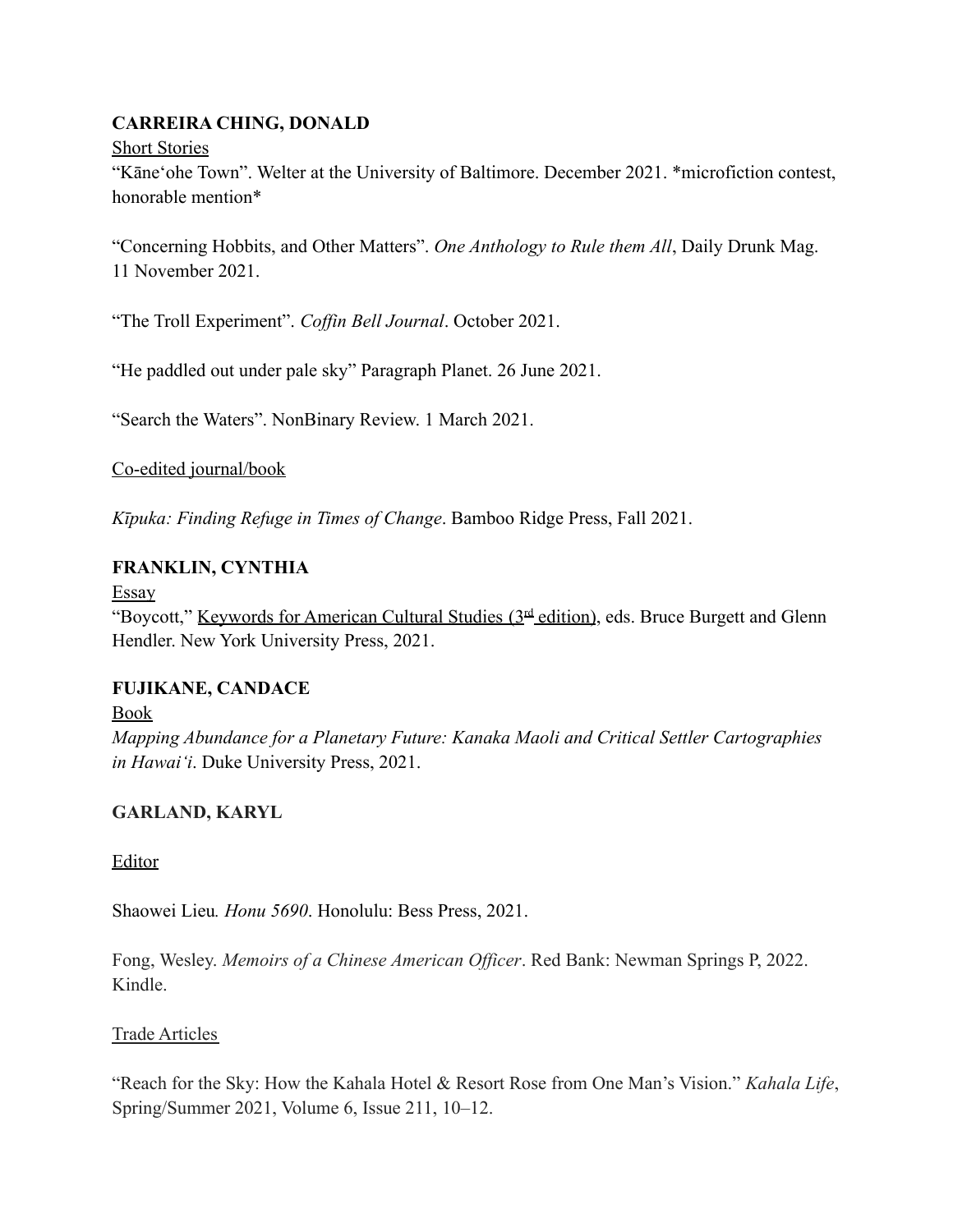"Kings, Queens, and Hidden Things: 'Iolani Palace's Lesser-Known Facets Revealed." *Hawaii*. https://www.hawaii.com/things-to-do-oahu/kings-queens-and-hidden-things/.

"Water World: A Brief History of Surfing." *Hawaii*. https://www.hawaii.com/play/water-world/.

"The Perpetuation of the Goddess Pele and the Land She Creates." *Hawaii*. https://www.hawaii.com/ islands/island-of-hawaii/the-perpetuation-of-the-goddess-pele-and-the-land-she-creates/.

### Reviews

"Chapter 5: The Art of Storytelling." *Advanced Business Writing*. Idaho Falls: Stukent, 2021.

"Chapter 9: Blogs." *Advanced Business Writing*. Idaho Falls: Stukent, 2021.

# **HOWES, CRAIG**

Continues to co-edit *Biography: An Interdisciplinary Quarterly*. 4 issues in 2021.

# **HSU, RUTH Y.**

Hsu, Ruth, and Pamela S. Thoma. *Approaches to Teaching the Works of Karen Tei Yamashita.* A volume in the MLA Series, Approaches to Teaching World Literature. Modern Language Association of America, November 2021.

"Rousseau and Emile in Karen Tei Yamashita's Brazil-Maru: The Intertexts of Colonies, Utopia, and Freedom." Eds., Mörtl, Heidrun, Olaf Kaltmeier, and Josef Raab. *De/Colonization in the Americas: Continuity and Change / De/Colonización en las Américas: Cambios y continuidades*. Wissenschaftlicher Verlag Trier and UNO Press, 2021.

# **KAHAKAUWILA, KRISTIANA**

Short Story "Bridge Jumping," *Kīpuka: Finding Refuge in Times of Change* (*Bamboo Ridge*, *Journal of Hawai'i Literature and Arts*), Issue #119, Bamboo Ridge Press, 2021.

### Book in Translation

*39 Bonnes Raisons de transformer des obsèques hawaiians en beuverie*. Trans. Mireille Vignol. Editions Au Vents des Iles, 2022.

# **MANSHEL, HANNAH**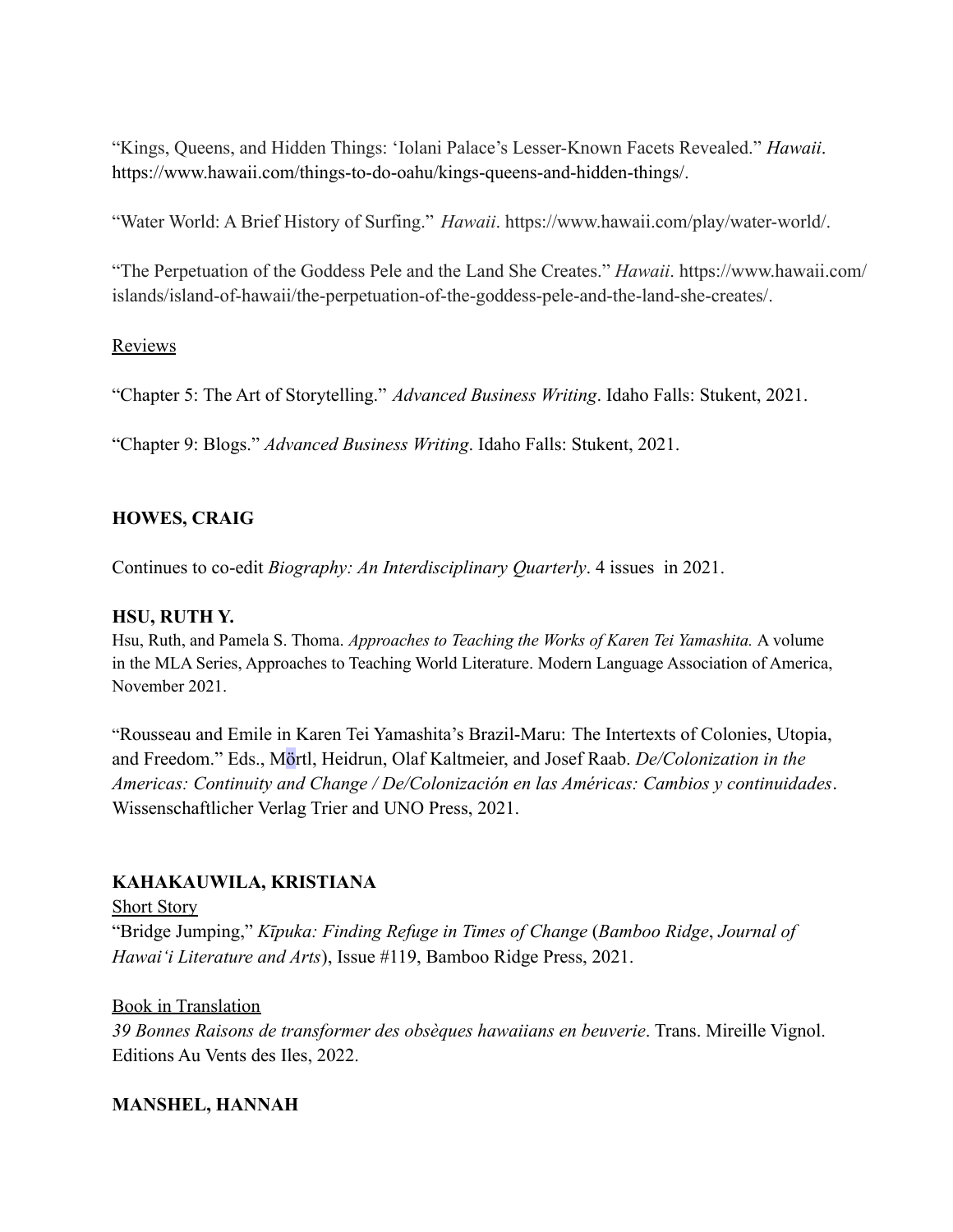#### Journal Article

"Never Allowed for Property: Harriet Jacobs and Layli Long Soldier Before the Law," *American Literature* 94:2 (June 2022).

### **NORDSTROM, GEORGANNE**

#### Book

Nordstrom, G. (2021). *A writing center's practitioner's inquiry into collaboration: A model for pedagogy, practice, and research*. New York, NY: Routledge.

# **PAK, GARY**

Novel *Borderless*. Kāne'ohe, HI: Wake Up Press, 2021. Video Interview *Words of Wisdom from the Rainbow State* [Episode 1: Gary Pak]. Jinyoung Won Lee, Director. 20:07. Honolulu: Now Productions, 2021. [https://www.youtube.com/watch?v=lLglMPQ2\_ec&list=PLc6CUoxAk7\_hu3l9MiGAhO Bq KeTwOfpe&index=3]

# **PEREZ, CRAIG SANTOS**

Journal Article

"Thinking (and feeling) with Anthropocene (Pacific) Islands." *Dialogues in Human Geography.* Volume 11, Issue 3, 429-433, 2021.

# Poems

Selected Poems, *Cloud Climbers: Declarations through Images and Words for a Just and Ecologically Sustainable Peace, Palaver,* Australia, 2021.

Selected Poems, *This Impermanent Earth: Environmental Writing from the Georgia Review*, U of Georgia Press, 2021.

Selected Poems, *100 Poems to Save the Earth,* Seren*,* England, 2021.

"Preschool Sonnet During the Pandemic," *The Massachusetts Review*, 2021.

"Rings of Fire Sonnet During the Pandemic," *Mascara Literary Review,* Australia, 2021.

"Thirteen Ways of Looking at a Glacier," *Des voix pour la Terre,* France, 2021.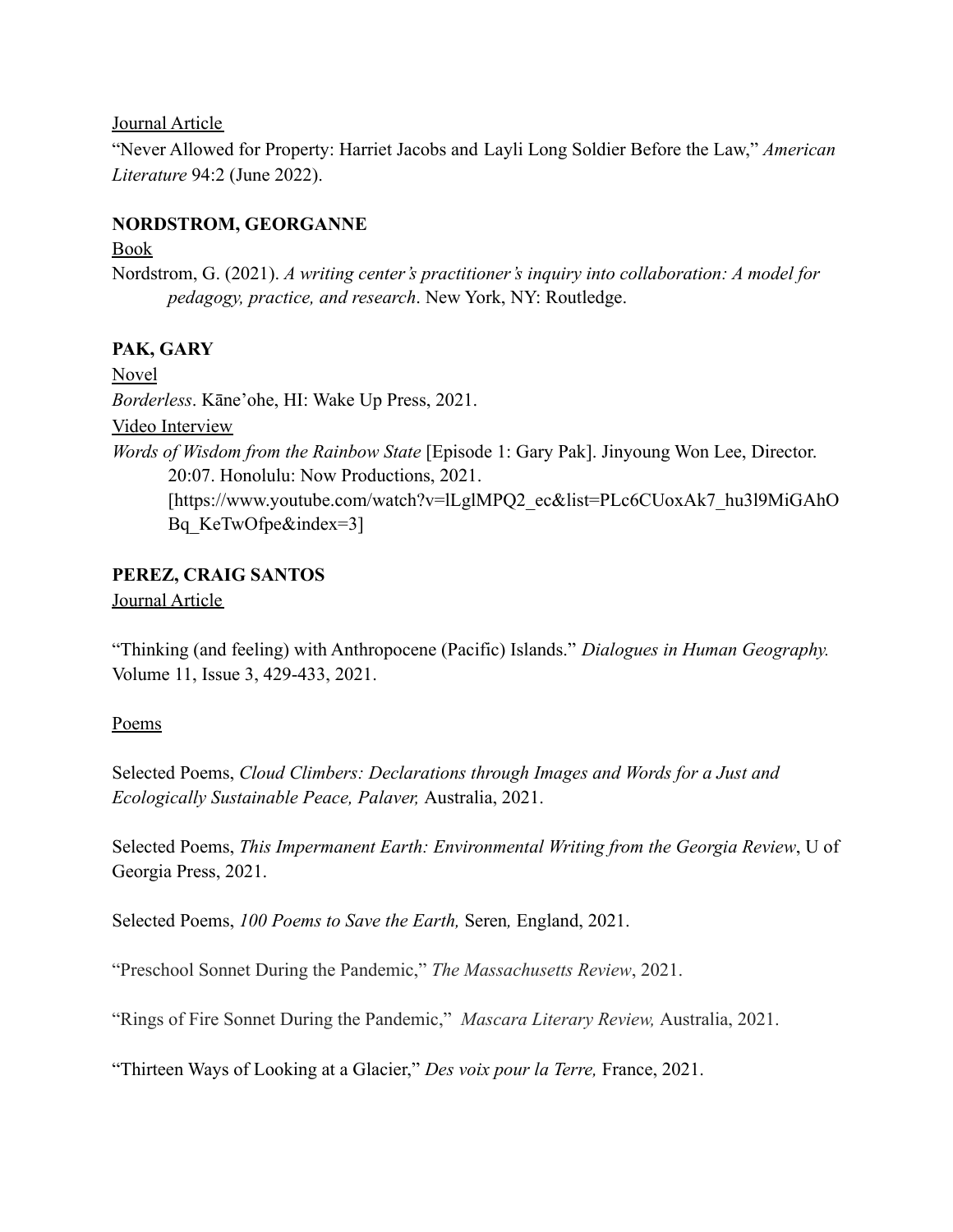"Family Trees," *Revista Filipino,* Philippines, 2021.

"Praise Song for Oceania," *Pazifik Rundbrief,* Germany, 2021.

Translations of Selected Poems, *Tuetano*, Spain, 2021

"Praise Song For Oceania," *Scottish Geographical Society Journal*, Scotland, 2021

## Fiction

"The Magical Chamoru Food Truck," *The Hawaiʻi Review of Books*, 2021.

### **REVILLA, NOʻU**

Poems "Preparing Kaʻuiki." *Nat. Brut*, Issue 15, Folio: Split Tongues, fall 2021.

"Myth Bitch." *Best Microfiction 2021*, eds. Meg Pokrass, Gary Fincke, and Amber Sparks, Pelekinesis, 2021.

"Shapeshifters Banned, Censored, or Otherwise Shit-Listed, aka Chosen Family Poem." *Living Nations, Living Words: An Anthology of First Peoples Poetry*, ed. Joy Harjo, Norton, 2021.

### Article

"EROSION, A6: Notes on the Waikīkī Blackout Poetry Project." *PEN Transmissions*, Pasifika Voices series, 2021.

# **RIEDER, JOHN**

Book:

*Speculative Epistemologies: An Eccentric Account of SF from the 1960s to the Present.* Liverpool UP, 2021.

Interview:

"SF and the US Frontier: An Interview with John Rieder," by Tabea Brauner. *Foundation* 139 (50.2), Summer 2021, special issue on "Decolonizing Science Fiction."

Review: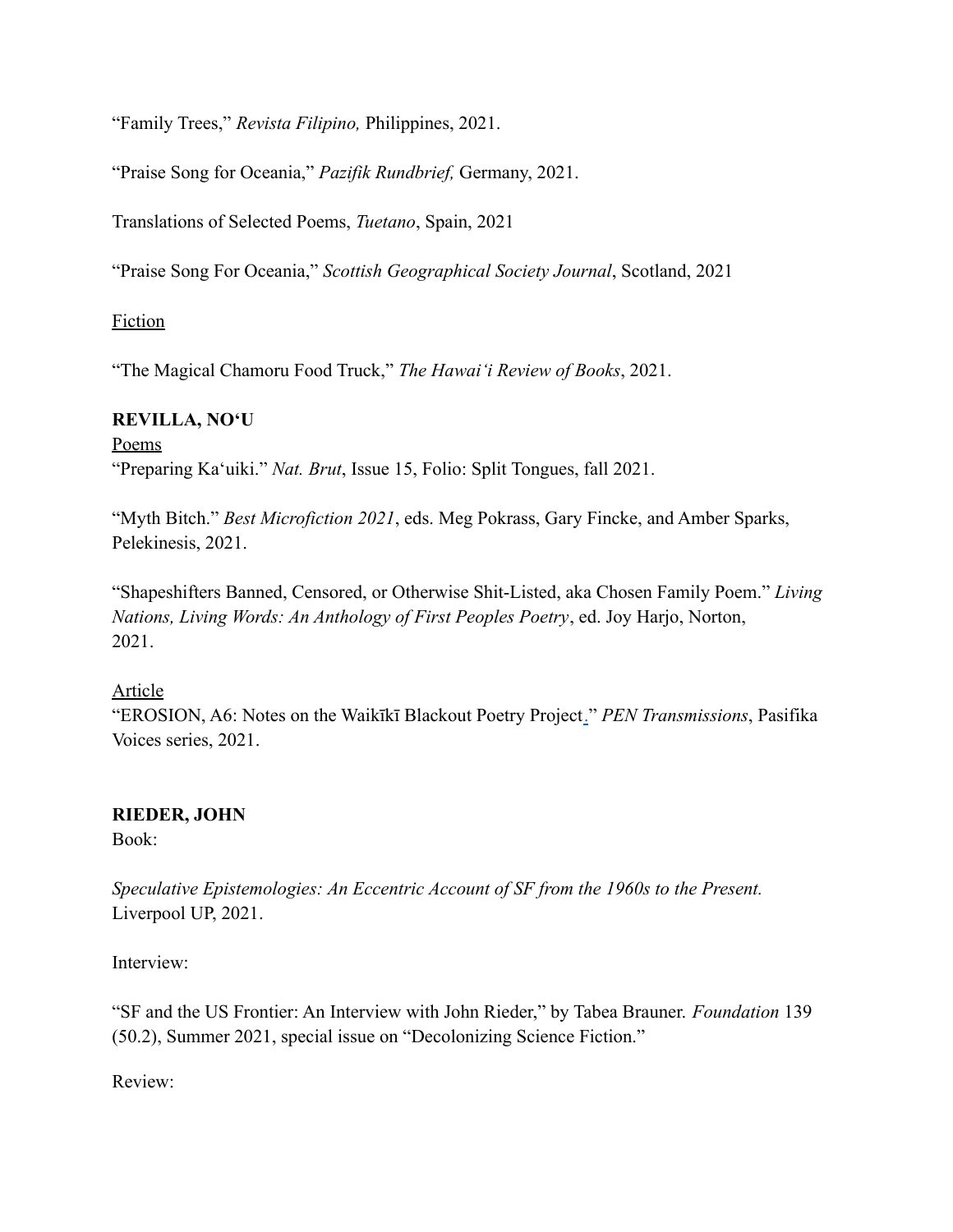"Thinking with Science Fiction." Vint, Sherryl. *Science Fiction*. MIT Press, 2021. *Science Fiction Studies* 48 (2021), 604-606.

## **SEID, DANIELLE**

### Article

"We're Still Here: Teaching Trans Media Across U.S. Empire." *JCMS, Teaching Media*, *Trans Media Pedagogy*, Winter 2022.

## **WARREN, JOYCE PUALANI**

#### Article

Joyce Pualani Warren, Keith Camacho, Elizabeth DeLoughrey, Evyn Lê Espiritu Ghandi. "Genealogizing Pō: The Relational Possibilities of Blackness in the Pacific." *Ethnic Studies Review*, vol. 44, no. 3, 2021, pp. 7-16.

### Book Review

Rev. of *Nā Wāhine Koa: Hawaiian Women for Sovereignty and Demilitarization*, by Moanike'ala Akaka, Maxine Kahaulelio, Terrilee Keko'olani-Raymond, and Loretta Ritte. Edited by Noelani Goodyear-Ka'ōpua. *NAIS Journal* vol. 8, no. 1, 2021, p. 190-191.

#### Public-Facing Work

"Blackness is Life in Hawai'i and Oceania." Mauna Kea Syllabus Project. *Hawaiʻi Review*. Published 31 July 2021. <https://www.maunakeasyllabus.com/>

### **WAYNE, VALERIE**

Interview Interview with Sara Becker of American Players Theatre on the production history of *Cymbeline*, August, 2021. <https://www.youtube.com/watch?v=u4iWKDPYses>

### **Wright, Rain**

Creative Nonfiction

"Forgetting Nouns." *Fugue* , vol. 61, 2021, pp. 123–129. *Summer/Fall*

"How You Go." *Minerva Rising*, 14 June 2021, https://minervarising.com.

"Genealogy of Hair," *Arc Journal*, April 2021, [www.arc-journal.org.](http://www.arc-journal.org/)

"The Grey House Didn't Speak," *Dreamers*, April 2019,

https://www.dreamerswriting.com/rain-wright/.

"Buttons," *The Pinch Journal*, January 2019, pp. 134-135.

"from Everything Turns to Light," *Entropy Magazine*, Special Feature "Woven" on Domestic abuse, 2018, https://entropymag.org/woven-from-everything-turns-to-light/.

### **Poetry**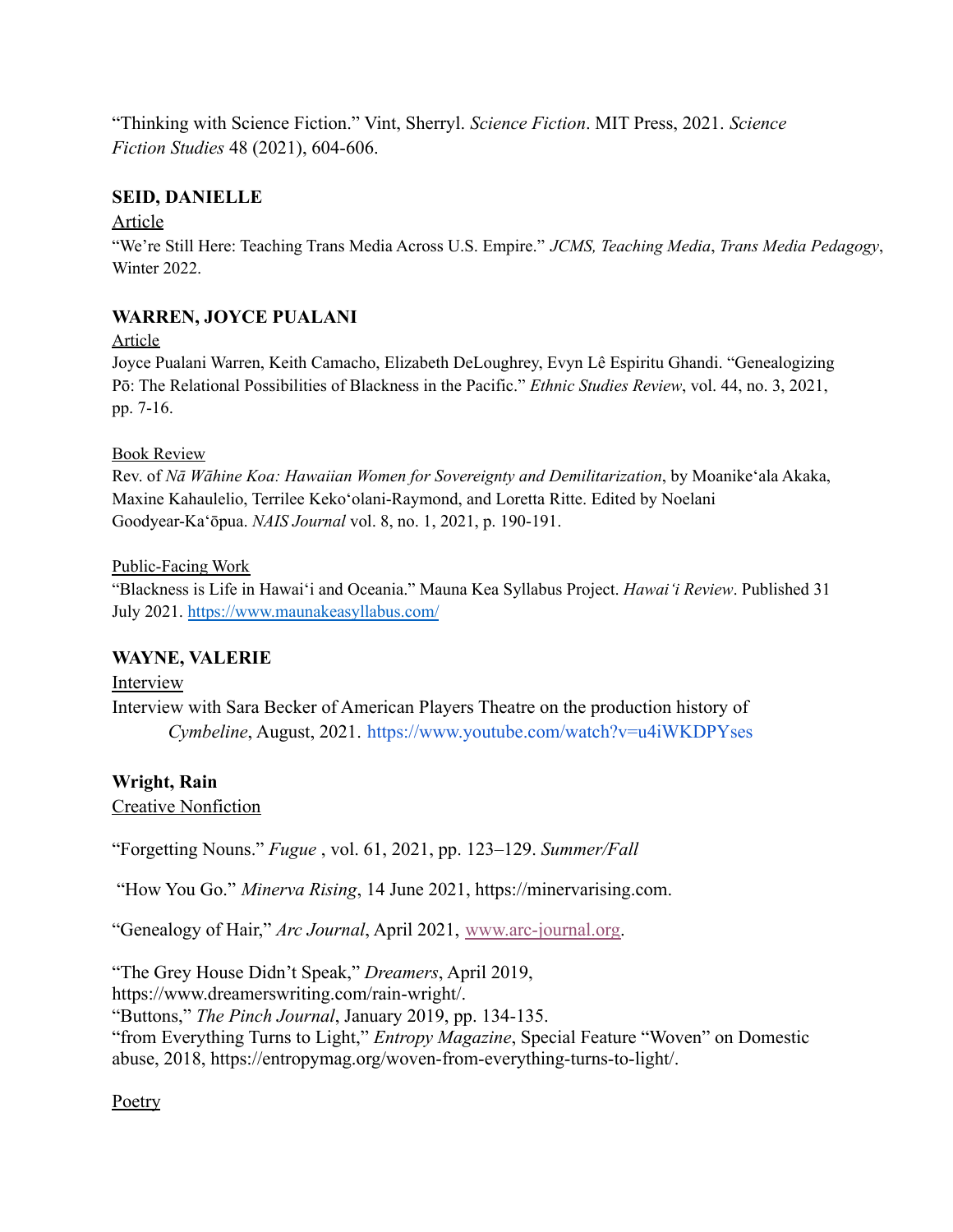"Body Must Remember" *Phoenix Rising Press*, 2021,

[https://therisingphoenixreview.com/2021/05/17/body-must-remember-by-rain-wright/.](https://therisingphoenixreview.com/2021/05/17/body-must-remember-by-rain-wright/)

#### Fiction

"We Came Up the Hill," *Afterhours Journal*, 2020, pp. 35-51.

# Section 2 **CONTRIBUTOR'S NOTES**

#### **Cristina Bacchilega**

Having retired in 2020, in 2021 she published an edited collection of 21st-century wonder tales with Jennifer Orme; gave one virtual keynote at the NEH Institute on "Remaking Monsters and Heroines: Adapting Classic Literature for Contemporary Audiences" in June and another at the Associazione Italiana di Studi Nord-Americani (AISNA) International conference in September; and presented papers at virtual meetings including the "Climate Change and the Anthropocene" International Conference on the Fantastic in the Arts, the Utopia and Dystopia Conference (organized in Odense, Denmark), the Native American and Indigenous Studies Association, the International Society for Folk-Narrative Research, and the American Folklore Society. She also enjoyed participating in "If Once Upon A Time Starts Now, How Do We Get To Happy Ever After?" a (virtual) conversation with Marina Warner, Jack Zipes, and Cristina Bacchilega, at the Yorkshire Festival of Story in November.

#### **Jim Caron**

In April 2021, Jim was on a panel discussion for Al Gini and Abraham Singer's book, *The Sanity of Satire*, hosted by the American Philosophical Association Conference. In October, he participated in the eighth Quarry Farm Symposium sponsored by the Elmira College Center for Mark Twain Studies, "Mark Twain and The West: Celebrating the 150th Anniversary of *Roughing It*." An expanded version of his paper, "Mark Twain's Rival Washoe Correspondents: William Wright and J. Ross Browne," will appear in the 2022 issue of the Mark Twain Annual.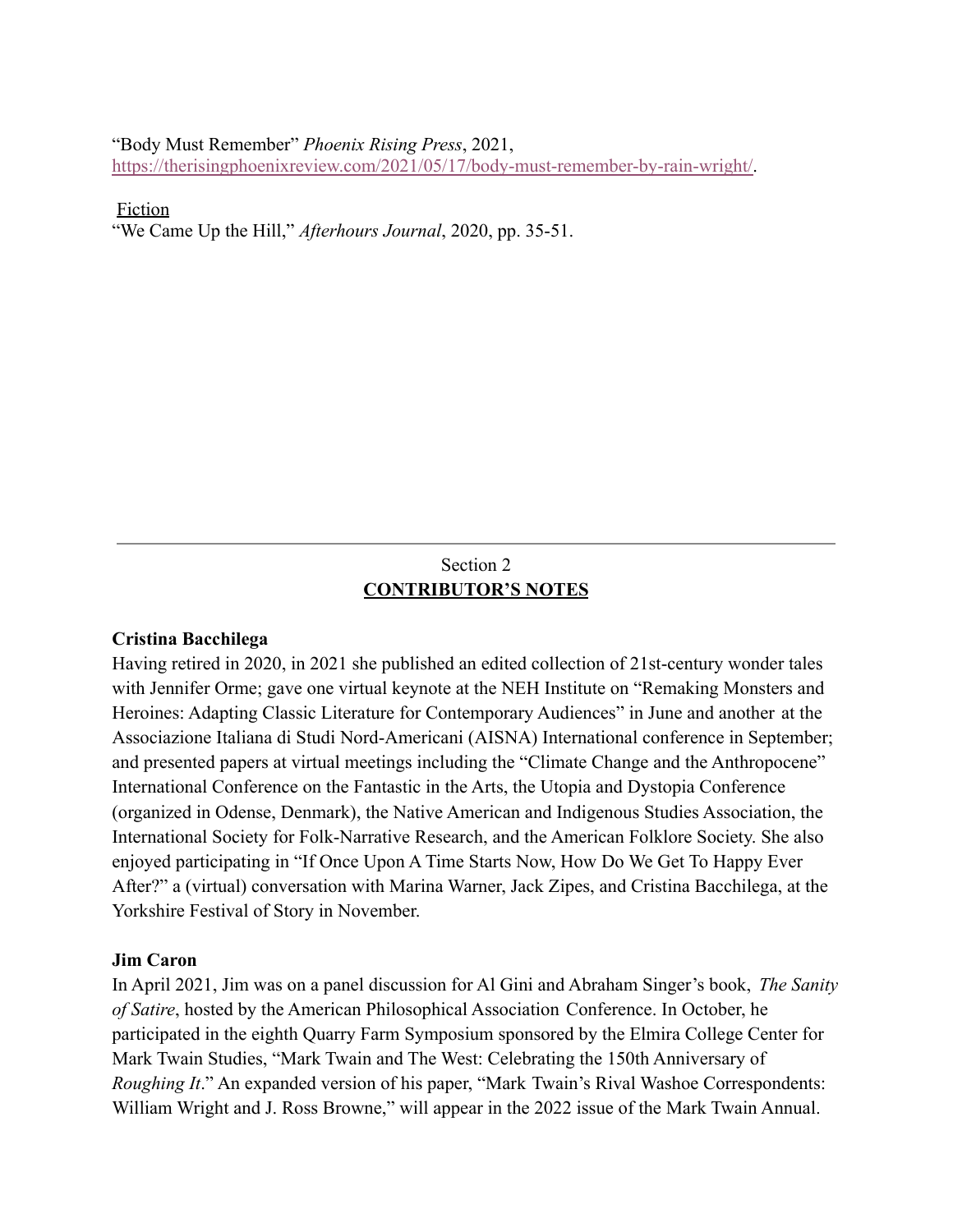This August, he will be at the Ninth International Conference on the State of Mark Twain Studies, presenting "Mark Twain Lying in Bed."

**Daphne Desser** received grants for research and travel to Minneapolis, Boston, and Israel and was selected as a 2021 faculty fellow for the Schusterman Center's Summer Institute for Israel Studies at Brandeis University. In November, she was interviewed on KTUH's "Kwok Talk" on the Shoah and contemporary anti-Semitism. She was nominated for an Excellence in Teaching Award for the AY 2020-21. She served as the vice-president of Hillel Hawai'i and audited an undergraduate course in Biblical Hebrew. She completed a forthcoming article, "My Mother is a Sabra and Other Inconvenient Truths," which is in press.

#### **Cynthia Franklin**

Cynthia Franklin is completing revisions on her book project*, The Human in Crisis: Narrating Public Lives and Political Movements in the Contemporary US,* which is slated for Fordham University Press's Spring 2023 catalog.

She also has given a number of conference presentations this year. In March in Honolulu, she delivered a plenary address, "BDS and Building Solidarity," for the *Arab Studies Quarterly* Conference. She also presented a paper at that conference for the panel "Deciphering and Defeating the Censorship of 'Whose Narrative? Gender, Justice, and Resistance: A Conversation with Leila Khaled'." At the American Studies Association in October 2021, she appeared on the online panel "Academic Boycott as Creative Revolt." In September 2021, she presented from the final chapter of her book project, "'E Hū ē' (Rising Like a Mighty Wave): Mauna Kea and the Movement Beyond the Human," for the English Department Colloquium series.

As well, in March she co-organized a Students and Faculty for Justice in Palestine at UH (SFJP@UH) visit (in-person!), "Inter/Nationalism: Sumaya Awad in Hawai'i," that included a talk at the UHM Kamakakūokalani Center for Hawaiian Studies, an address at St. Andrew's Cathedral, and a roundtable discussion, "Ola I Ka Wai: Solidarity from Hawai'i to Palestine." She also appeared in March on a panel, "Who Owns Jewishness?" as part of the AMED Studies Open Classroom for San Francisco State University. In February, for CODEPINK she presented for a webinar entitled "Resisting Attacks on Palestinian Human Rights Activists." In the fall, she served as a respondent for a teach-in organized by the US Campaign for the Academic and Cultural Boycott of Israel, "We Will Not Be Silenced: Defending Palestine, Academic Freedom and Anti-Colonial Pedagogy: A Community Teach-In." That fall she also appeared as a guest on the *Island Connections* television show, "The Palestinian 2021 Uprising and BDS."

In June, she looks forward to participating with English Department faculty members and graduate students on a "Liberate Your Research!" workshop led by Nadine Naber that she organized for the English Department's Research Outcomes initiative.

During the summer of 2021, **Karyl Garland** crafted a special writing workshop for WCC Upward Bound students. In the fall, she participated in a three-day workshop series sponsored by the Ministry of Higher Education and Scientific Research in Iraq titled "Writing, Researching,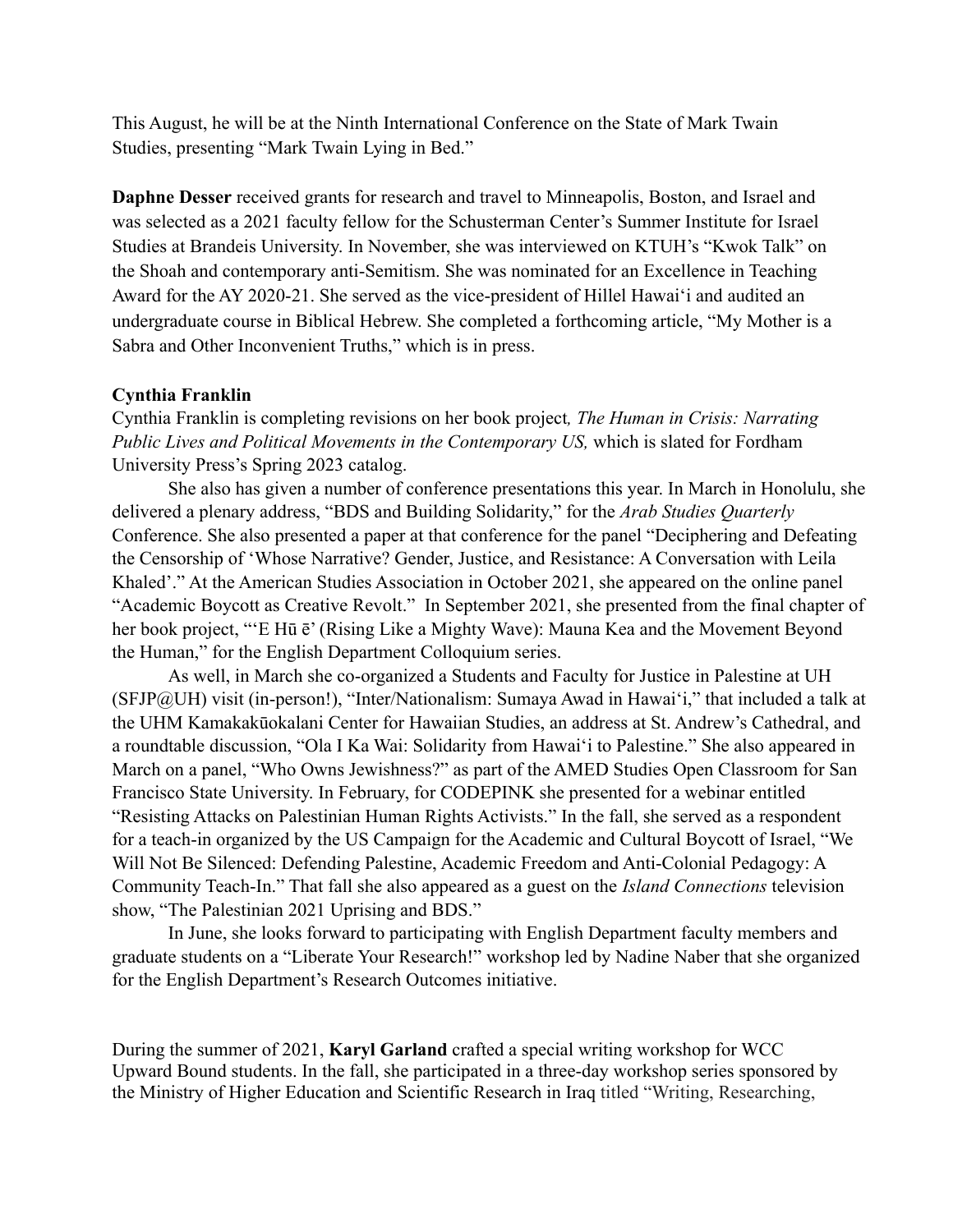and Publishing: Navigating Critical Academic Tools and Developing Scholarly Identities" each attended by between 700 and 2000 scholars, professors, and scientific leaders. Joined by many of her esteemed Department of English colleagues and as developed by Rain Wright and Dhiffaf Al-Shwillay, Karyl focused her time with attendees discussing intricacies within the English language that can be most challenging to master and shared strategies for drafting, editing, and revising when submitting work for publication in academic journals with a global audience in mind.

In addition, in her role as editor, Karyl worked with Bess Press and author and illustrator Shaowei Liu to edit the children's book *Honu* 5690—the real story of a tiny hatchling identified at birth on the French Frigate Shoals as part of the green sea turtle preservation program, released back into the ocean, and later reappearing on the island of Maui to make nests for her honu hatchlings. She also helped Shidler Lecturer Wesley Fong bring his dream of publishing his *Memoir of a Chinese American Officer*—a collection of sensitively and powerfully composed vignettes about his time as a medic during the Vietnam War—to fruition.

Karyl continues to write stories for various local trade publications and teach specialized courses "Effective Business Writing," "Advanced Business Writing," and "Proofreading and Copyediting Fundamentals" through our UH Outreach College for which she received a formal Certificate of Appreciation "in recognition of excellence in teaching and contribution to the growth of Outreach College's Programs."

**Craig Howes** received the Loretta Petrie Award for Service to the Hawaiʻi Literary Community from the Hawaiʻi Literary Arts Council at the Hawaiʻi Book and Music Festival. He served as Principal Investigator for "*Value of Hawaiʻi 3—Hulihia, The Turning*, Support for Curriculum Development and Public Events," a grant awarded to the Biographical Research Center by the Hawaiʻi Council for the Humanities. With Sarah Allen and Ty Tengan, and in collaboration with Allison Hedge Coke, he was Co-Principal Investigator for *Pūowaina: Memorializing the Enshrined at the National Memorial Cemetery of the Pacific*, which provided \$23,000 in funding for graduate student mentors from the Departments of English and Ethnic Studies. He presented a virtual paper, "Napoliona, Hauolipohaku, Nelsona, and Wilikoki—Lives in Hawaiian, and Hawaiian Lives," as part of the 4th International Auto/Biography Association Asia-Pacific Regional Conference held at the University of Adelaide. He served as a Mentor/Moderator for the International Auto/Biography Association Futures Event, which arranged for four-hour workshops with post-graduate students on their current research, also through the University of Adelaide. He presented a virtual paper entitled "Killing the Messenger—Fierce Resistance to Stories for Change" as part of the International Auto/Biography Association—Americas Conference, organized by University of Alberta. With Cynthia Franklin, he conducted a virtual workshop on "Writing, Research, and Publishing: Navigating Critical Academic Tools and Developing Scholarly Identities" for 900+ attendees through the University of Baghdad, Iraq. Rain Wright was the series coordinator. With Tammy Hailiʻōpua Baker he served as the interviewer for "A Seminar with Anna Deavere Smith." As a performer, he appeared as W. O. Smith for "Nā Huliau: Turning Points on Stage," a broadcast presentation for Hawaiian History Month. He continues to co-edit *Biography: An Interdisciplinary Quarterly*.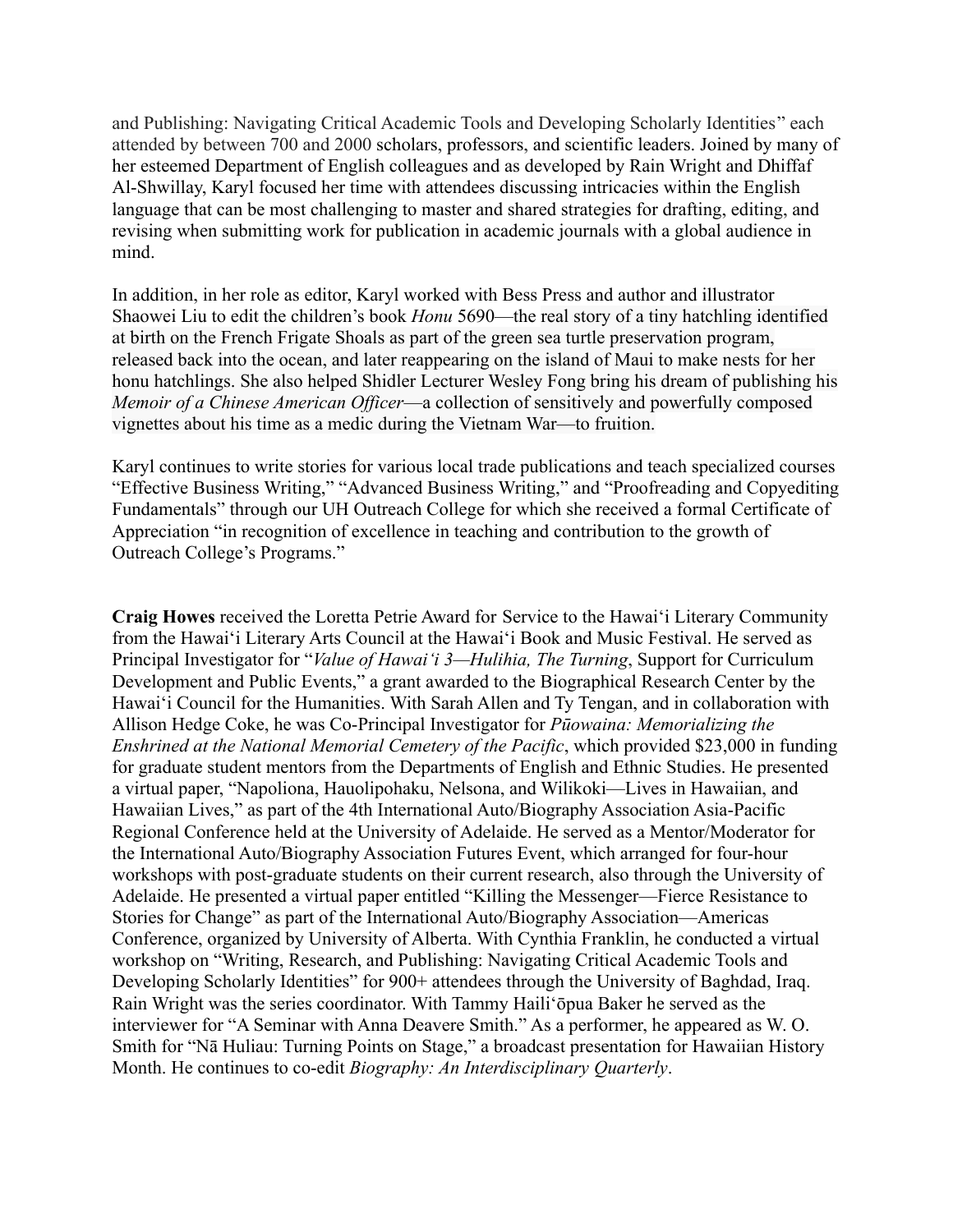**Ruth Hsu** was invited by a literary journal based in Japan to contribute an essay on Karen Tei Yamashita's use of magic realism in her body of work, including in her forthcoming publications. She serves on the Advisory Committee of the UHM-EWC International Cultural Studies Graduate Certificate Program; she made the last (hopefully) round of edits on her essay, "Vampyroteuthis Infernalis: Humanity's Post-human Future?" for publication in F*lusser Studies Special Issue, Vilém Flusser and His "Languages,"* rescheduled (from November 2021) for spring 2022 publication.

**Kristiana Kahakauwila** was invited to present a panel paper on "The Nature of Time and the Time of Nature in Creative Nonfiction" as part of the 8<sup>th</sup> Annual NonfictionNOW Conference, hosted digitally by Massey University in New Zealand. She also spoke as a digital panelist at the Montana Book Festival ("The National Book Critics Circle Presents: Mining Violence: Writing the Contemporary West") and as part of the Asian American Writers' Workshop & National Asian Pacific American Women's Forum ("The Importance of Radical Storytelling"). Finally, the Asian/Pacific/American Institute at New York University invited her to speak via Zoom as a Visiting Writer.

**Glenn Man** presented a paper on "Indigeneity, Hybridity, and Postcoloniality in Two Multiple Narrative Indigenous North American Films: *Drunktown's Finest* (2014) and *The Body Remembers When the World Broke Open* (2019)," Society for the Writing and Research of Anglophone Cinema (SERCIA) annual European conference (hybrid), Universidad de Zaragoza, September 8-10, 2021. And he attended the Society of Cinema Studies (SCMS) virtual annual conference, March 5-6, 17-21, 2021.

**Hannah Manshel**'s article "Never Allowed for Property: Harriet Jacobs and Layli Long Soldier Before the Law," was published in *American Literature*. She gave a talk as part of the Biography Brown Bag Lecture series at UH entitled "Spirit Beyond the Law: Radical Abolition from Olaudah Equiano to Colin Kaepernick." She also presented a paper entitled "Bad Faith and the American Indian: Against US Democratic Inclusion" at the Modern Language Association conference (virtually). She was accepted to participate in Penn State University's Center for American Literary Studies' First Book Institute, which will take place in June 2022. At the workshop, she will continue to develop her manuscript in progress, "Without the Law: Theories of Freedom from Early America."

**Georganne Nordstrom**'s book, *A writing center's practitioner's inquiry into collaboration: A model for pedagogy, practice, and research,* was published with Routledge*,* and she continued to serve as the Associate Chair of the English Department and Vice President of the International Writing Center Association (IWCA). In the fall 2021, Georganne began the first of a 3-year writing center collaboration with the College of Engineering as a part of a National Science Foundation grant to increase Native Hawaiian student representation in Engineering. This grant work includes stipends for two graduate students and involves team teaching and creating and delivering workshops in a writing focused graduate class offered through Engineering. In addition, 2021 marked the 12th year that Georganne served as an outside evaluator (along with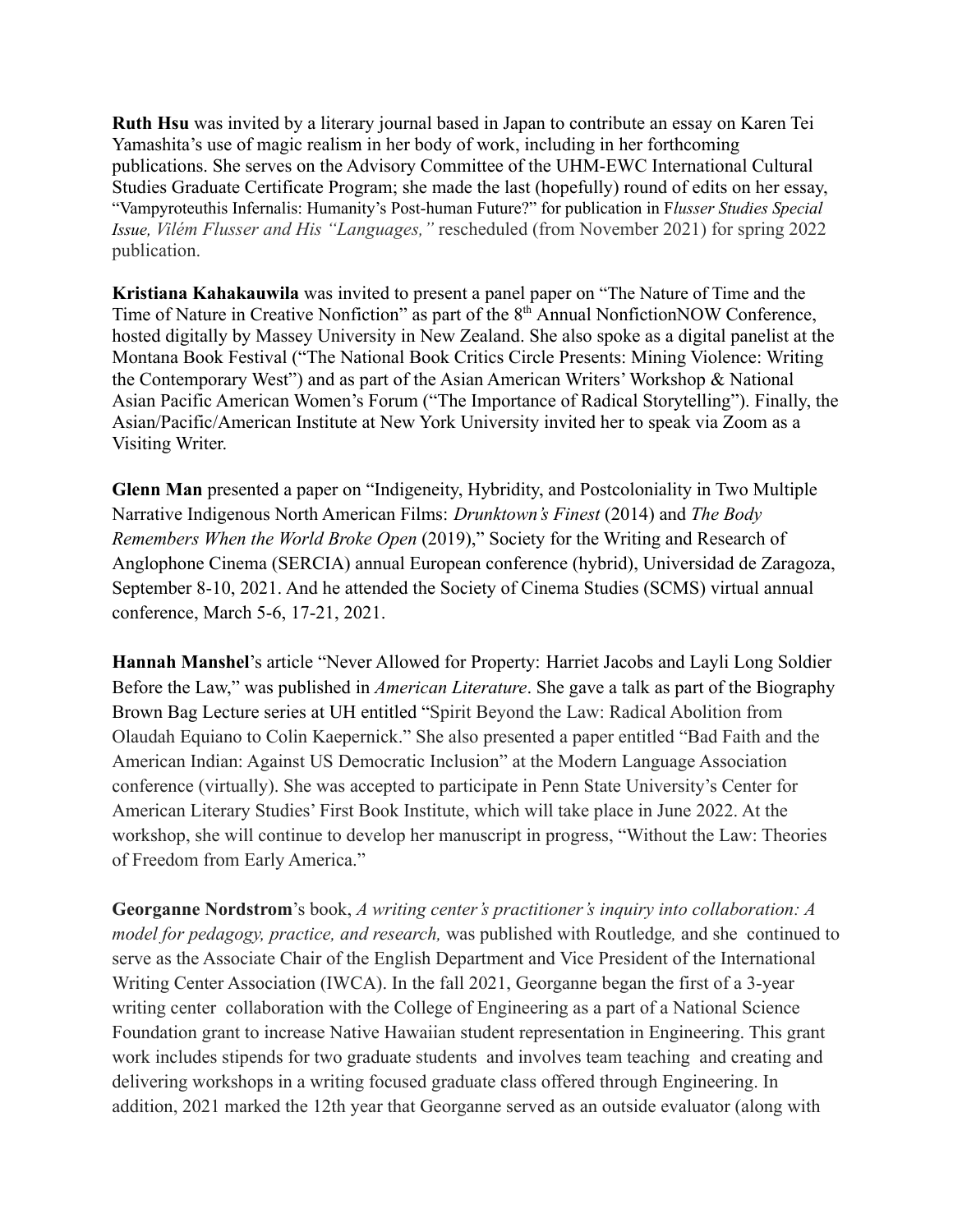one of our graduate students) for an Alu Like funded six-site Native Hawaiian Technical Career and Education grant. Georganne chaired the IWCA's annual conference, which was held for the first time online with over 700 attendees, and participated in a series of presentations to the Iraqi Ministry of Education.

**Craig Santos Perez**'s book, *Habitat Threshold* (2020), received a Nautilus Book Award (2021), and it was a finalist for a PEN America Literary Award (2021) and the Association for the Study of Literature and Environment (UK) Book Prize (2021). He was invited to lecture and/or perform at Johannes Gutenberg-Universität Mainz (Germany), Université de Bretagne Occidentale (France), University of Stavanger (Norway), Fordham University, Worcester Polytechnic Institute, Louisiana State University, Johns Hopkins University, New Mexico State University, Columbia University, Mira Costa College, Scripps College, UC Berkeley, and UC Riverside. He also presented at the Native American and Indigenous Studies Association conference, the Asian American Studies Association conference, the Association for Writers and Writing Programs conference, the Association for the Study of Language and Environment symposium and The Mind of Plants symposium (Australia). Lastly, he performed at the Massachusetts Poetry Festival, the Watershed Environmental Literary Festival, and the Hawai'i Book and Music Festival.

**Noʻu Revilla** won the 2021 National Poetry Series competition. Her poetry manuscript *Ask the Brindled* was selected by Rick Barot and will be published by Milkweed Editions in August 2022. She also won the 2021 Omnidawn Single Poem Broadside Contest. Her poem "Iwi hilo means thigh bone means core of one's being" was selected by Thylias Moss. Her poem "Smoke Screen" was featured on *Poetry Unbound*, a popular podcast hosted by Pádraig Ó Tuama. The feature is paired with a second episode in which Ó Tuama interviews Revilla about her writing practice and poetics. Alongside kuʻualoha hoʻomanawanui, Laura Lyons, and Brandy Nālani McDougall, she proudly participated in an English Department colloquium event that celebrated the life and work of Haunani-Kay Trask, "Ua mau ke ea – Remembering Dr. Haunani-Kay Trask." She was also invited to read alongside Pacific Literature icons Dan Taulapapa McMullin and Chantal Spitz in a MoCNA Literary Session, which was an extension of *Exposure: Native Art and Political Ecology* exhibit in the IAIA Museum of Contemporary Native Arts in New Mexico. Her poem "Nuclear Hemorrhage is accompanied by Basket" was adapted into an art installation for the exhibit. She was also invited to present in Reimagining the Future: The Power of Creative Writing, Race & Resistance Studies Speaker Series for the College of Ethnic Studies at San Francisco State University. She performed at the Green Room LIVE, the Massachusetts Poetry Festival, and the Hawaiʻi Book & Music Festival.

**S. Shankar** spent 2021 mostly chairing the department. Publication-wise, it was a time of researching and drafting. He made significant progress on "The Cost of Living: Cultural Fictions of the Modern Poor," his monograph-in-preparation (for twenty-five years and counting). He presented the lecture "Contagion: Truth and Metaphor" as part of a webinar on "Reimagining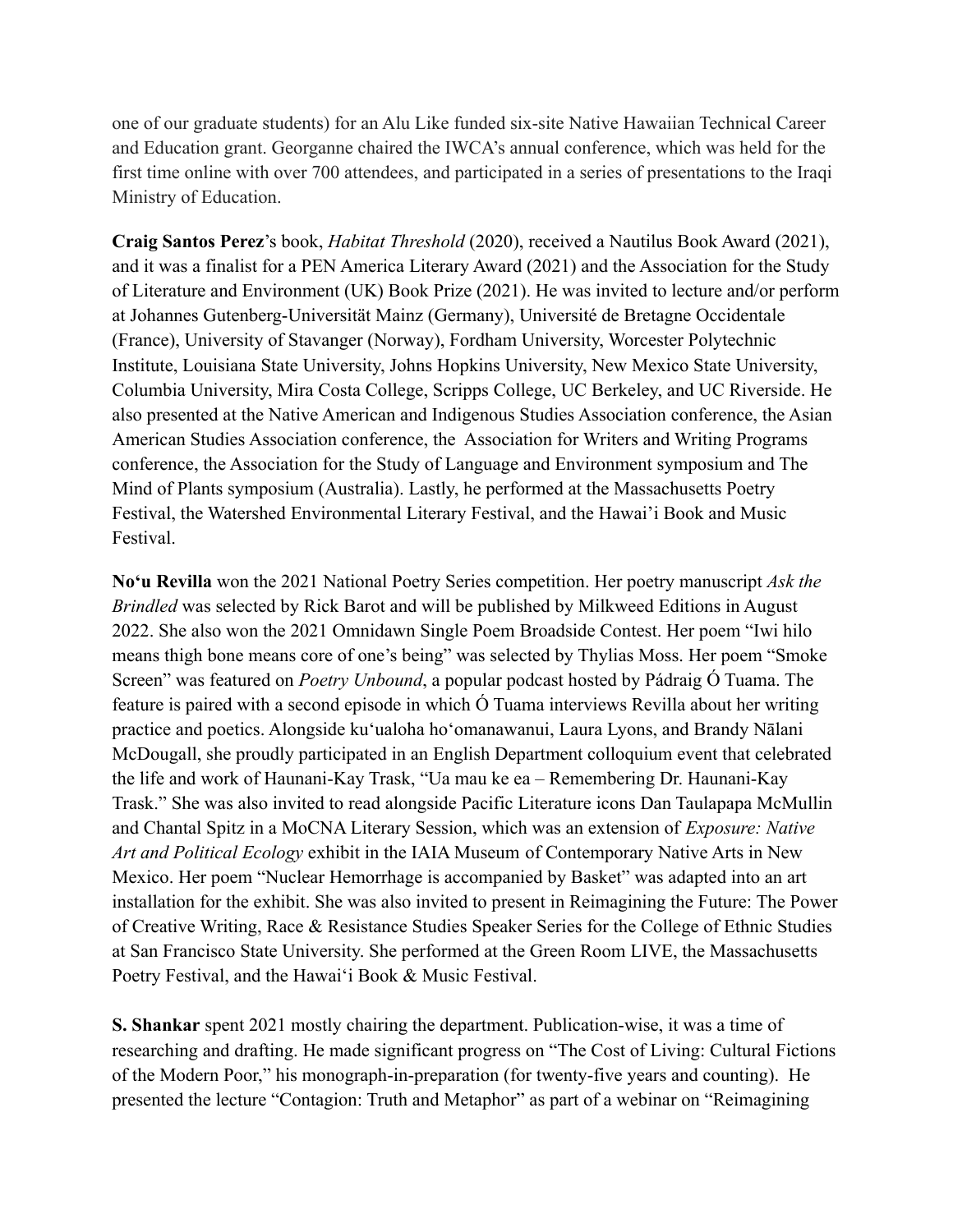Literature and Culture in the Age of Pandemic" at Sankaracharya University, Kerala, India, in March 2021. He read his short story "Chennai Block South: Intrusion of Untouchables" at Indian University (Bloomington) and delivered a workshop on resistance narratives to Creative Writing students in the graduate program there, both also in March 2021.

Shankar continued his work as a member of the Board of External Experts for the Nobel Prize for Literature; and as a member of the editorial board for the Approaches to the Novel Series (Oxford University Press), *PMLA*, and *South Asian Review*. He was Principal Investigator for a UHM internal grant to establish the Mānoa Center for the Humanities and Civic Engagement, on whose Steering Committee he now serves.

**Joyce Pualani Warren** spent 2021-2022 as a Barbara Thom Postdoctoral Fellow at The Huntington. In 2021 she was invited to speak as a keynote at the Pacific Worlds: Indigeneity, Blackness, Resistance Symposium hosted by several University of California campuses, and at the "Race and Indigeneity in Oceania" webinar as part of the University of California, San Diego's Ethnic Studies 30<sup>th</sup> Anniversary Event. She was also a part of the NAISA Council's Invited Session on Indigenous and Black Solidarities at the Native American and Indigenous Studies Association's 2021 Annual Meeting.

**Valerie Wayne** wrote "The Black Boy Bookshops in Sixteenth-Century London" for a seminar on "The Politics of Bibliography, Textual Editing, and Book History" at a virtual conference of the Shakespeare Association of America in April, 2021. In May she discussed a revised version of that essay with local members of the Early Modern Forum. She co-led a seminar on "Book History: New Discoveries, New Directions" for the virtual World Shakespeare Congress in July and chaired a keynote address by Sarah Werner called "What is the Power of Feminist Bibliography?" in November for the Bibliographical Society of Australia and New Zealand. Val continues her work on the board of the UCC Transition House for survivors of domestic abuse and the board of governors for the digital New Variorum Shakespeare.

**Rain Wright's** creative nonfiction work "Forgetting Nouns" won the 2021 *Fugue Journal* Kim Barnes Prize. Barnes says, "Wright weaves a potent spell that magically ruptures the membrane between the inner self and outer world and cuts through our mortal sense of time." Also, Wright's work has been twice nominated for the Best of the Net Award. Wright organized a series of three conferences with Dhiffaf Al-Shwillay, working with the Ministry of Higher Education and Scientific Research, which supervises higher education institutions in Iraq. The conferences sought to develop academic research and publications for Iraq. The panels bridged speakers from UH Mānoa with the University of Baghdad, discussing publishing, editing, rhetoric, and research. The three conferences were well attended, with the highest attendance reaching 900 participants. Al-Shwillay and the Ministry of Higher Education